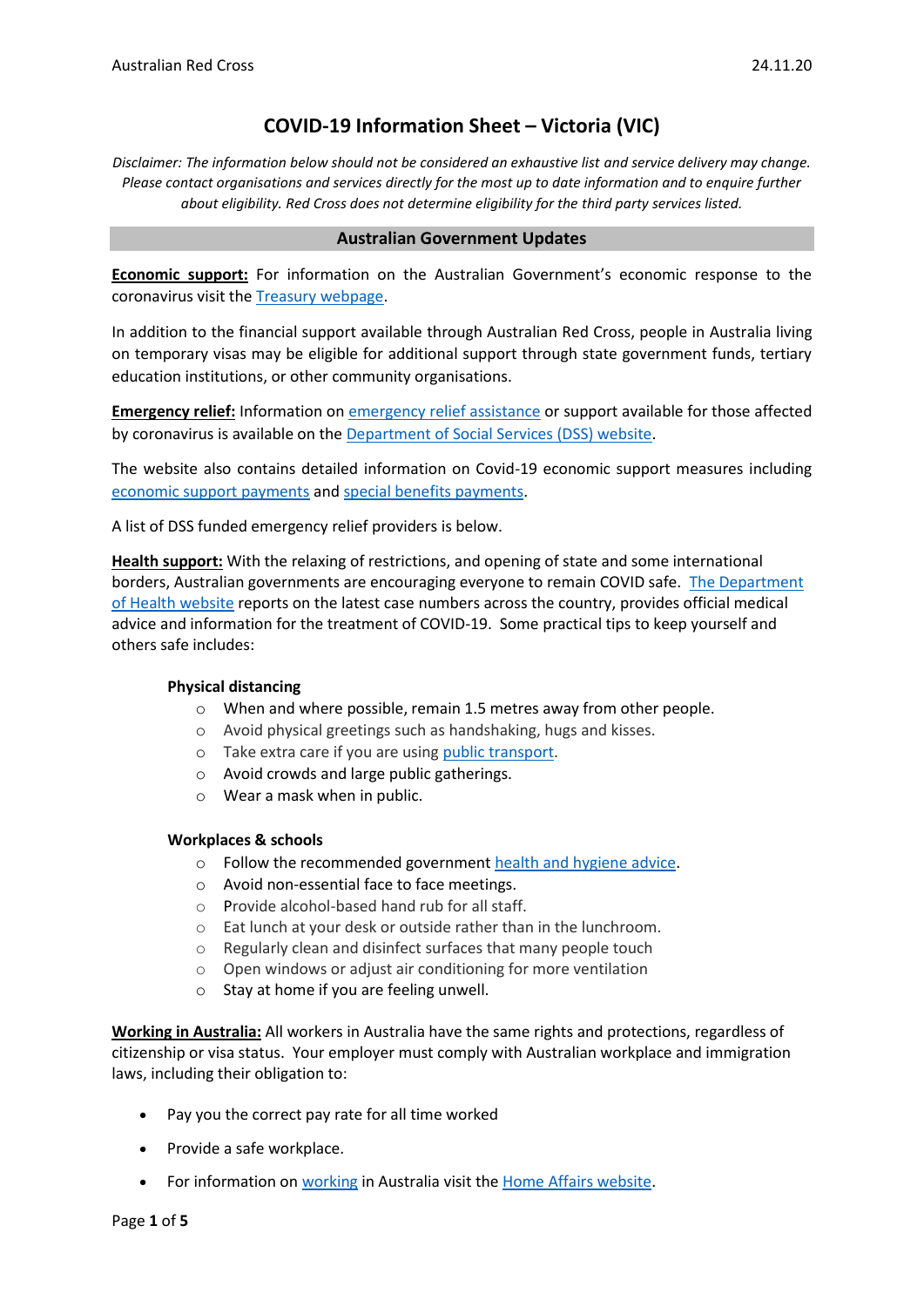The Fair Work [Ombudsman](https://www.fairwork.gov.au/) provides education, assistance, advice and guidance to employers and employees, and can inquire into and investigate breaches of the Fair Work Act.

Additionally, the Australian Red Cross' [Support for Trafficked People Program](https://www.redcross.org.au/get-help/help-for-migrants-in-transition/trafficked-people) provides assistance for people who have experienced forced labour, human trafficking, labour exploitation and forced marriage. For more information, [visit the website here.](https://www.redcross.org.au/get-help/help-for-migrants-in-transition/trafficked-people)

#### **DSS emergency relief providers**

## **Banyule**

| Uniting<br>$\bullet$        |                                                    | (03) 9192 8100   |
|-----------------------------|----------------------------------------------------|------------------|
| $\bullet$                   | The Salvation Army - Preston                       | (03) 9478 0694   |
| <b>CIS Vic</b><br>$\bullet$ |                                                    | (03) 9672 2000   |
| $\circ$                     | Food relief, vouchers and utility support          |                  |
| ٠                           | <b>Banyule Community Health</b>                    | $(03)$ 9450 2000 |
|                             | <b>Australian Multicultural Community Services</b> | (03) 9689 9170   |
| Anglicare                   |                                                    | 1800 809 722     |
| <b>Bayside</b>              |                                                    |                  |
| $\bullet$                   | The Salvation Army - Bentleigh                     | (03) 9557 2644   |
| $\bullet$                   | <b>Sacred Heart Mission</b>                        | (03) 9537 1166   |
|                             | Launch Housing                                     | 1800 825 955     |
| <b>CIS Vic</b><br>$\bullet$ |                                                    | (03) 9672 2000   |
|                             | $\circ$ Food relief, vouchers and utility support  |                  |
| <b>Brunswick - Coburg</b>   |                                                    |                  |
| <b>Vincent Care</b>         |                                                    | (03) 9611 9200   |
| $\circ$                     | Support Line - 1800 825 955                        |                  |
| Uniting<br>٠                |                                                    | (03) 9192 8100   |
| ٠                           | The Salvation Army - Moreland                      | (03) 9353 1086   |
|                             | <b>Sacred Heart Mission</b>                        | (03) 9537 1166   |
|                             | Launch Housing                                     | 1800 825 955     |
| <b>CIS Vic</b><br>$\bullet$ |                                                    | (03) 9672 2000   |
| $\circ$                     | Food relief, vouchers and utility support          |                  |
| CatholicCare                |                                                    | (03) 9287 5555   |
|                             | <b>Australian Multicultural Community Services</b> | (03) 9689 9170   |
| Anglicare                   |                                                    | 1800 809 722     |
| Casey - Cardinia            |                                                    |                  |

| $\bullet$ Uniting                   | (03) 9192 8100 |
|-------------------------------------|----------------|
| • The Salvation Army $-$ Berwick    | (03) 9704 1940 |
| • The Salvation Army $-$ Cranbourne | (03) 5995 1433 |
| • Sacred Heart Mission              | (03) 9537 1166 |
| • Launch Housing                    | 1800 825 955   |
|                                     |                |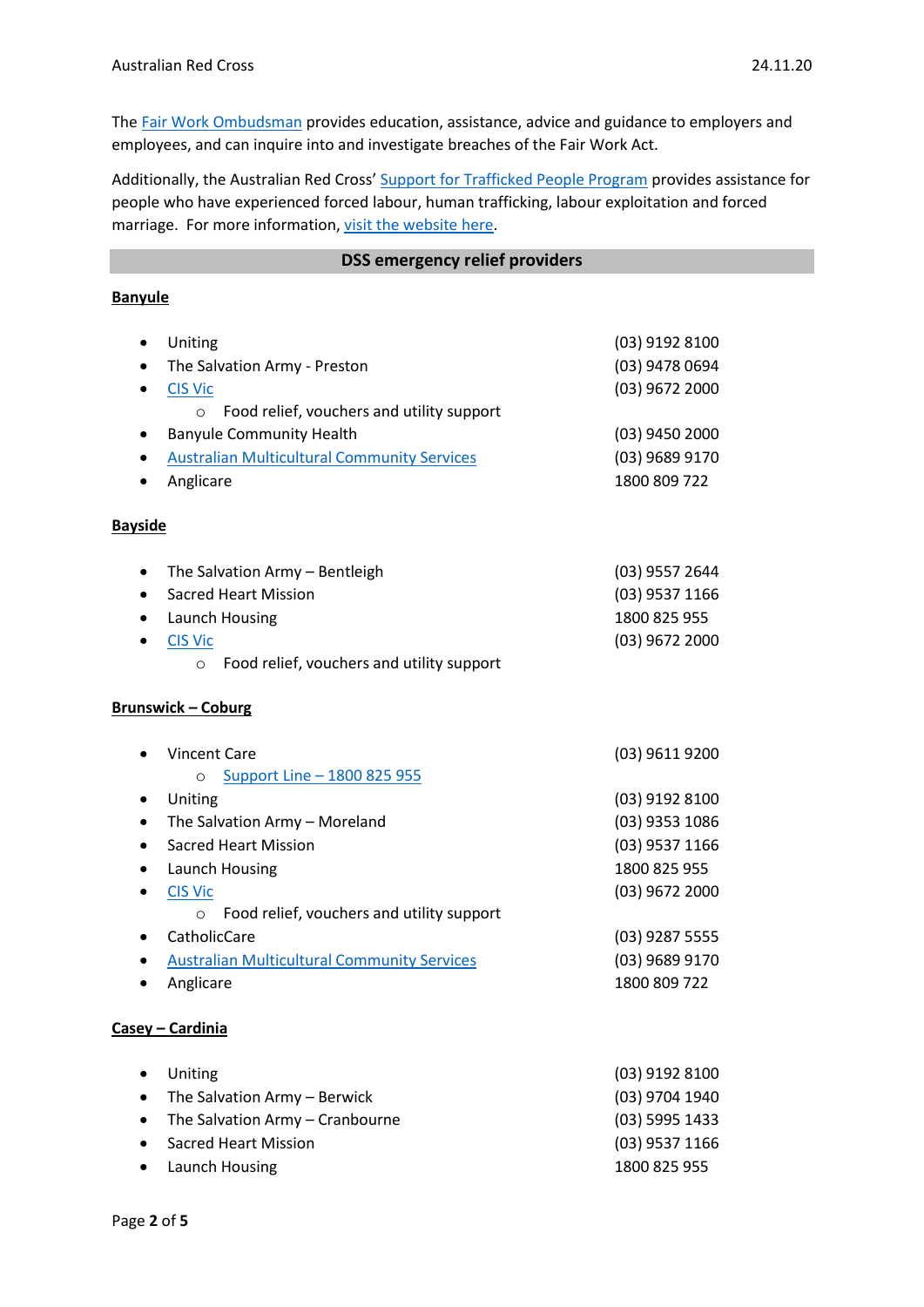| Dandenong Ranges Emergency Relief Service<br>٠                  | (03) 9754 7777   |
|-----------------------------------------------------------------|------------------|
| <b>CIS Vic</b>                                                  | (03) 9672 2000   |
| Food relief, vouchers and utility support<br>$\circ$            |                  |
| <b>Casey North Community Information &amp; Support Services</b> | $(03)$ 9705 6699 |
| Anglicare                                                       | 1800 809 722     |
|                                                                 |                  |
| Dandenong                                                       |                  |
|                                                                 |                  |
| Uniting<br>٠                                                    | (03) 9192 8100   |
| The Salvation Army - Dandenong<br>٠                             | (03) 9794 3500   |
| <b>Sacred Heart Mission</b>                                     | (03) 9537 1166   |
| Launch Housing                                                  | 1800 825 955     |
|                                                                 | (03) 9754 7777   |
| Dandenong Ranges Emergency Relief Service                       |                  |
| <b>CIS Vic</b>                                                  | (03) 9672 2000   |
| Food relief, vouchers and utility support<br>$\circ$            |                  |
| <b>Casey North Community Information &amp; Support Services</b> | $(03)$ 9705 6699 |
| Anglicare                                                       | 1800 809 722     |
|                                                                 |                  |
| Geelong                                                         |                  |
|                                                                 |                  |
| The Salvation Army - Geelong<br>٠                               | (03) 5223 9200   |
| Have Home Safe - Geelong<br>٠                                   | (03) 5246 8900   |
| CatholicCare<br>$\bullet$                                       | $(03)$ 9287 5555 |
| <b>Bethany Community Support</b>                                | 1300 655 598     |
|                                                                 |                  |
| <b>Glen Eira</b>                                                |                  |
|                                                                 |                  |
| The Salvation Army- Glen Waverley                               | (03) 9803 2587   |
| <b>Sacred Heart Mission</b>                                     |                  |
|                                                                 | (03) 9537 1166   |
| Launch Housing                                                  | 1800 825 955     |
| <b>CIS Vic</b>                                                  | (03) 9672 2000   |
| Food relief, vouchers and utility support<br>$\circ$            |                  |
| Knox - Manningham                                               |                  |
|                                                                 |                  |
| Uniting                                                         | (03) 9192 8100   |
|                                                                 | (03) 9752 2682   |
| The Salvation Army - Ferntree Gully                             |                  |
| <b>LINC Yarra Valley</b>                                        | (03) 5967 2119   |
| <b>HICCI Healesville &amp; Yarra Glen</b>                       | (03) 5911 6000   |
| <b>Emergency relief &amp; counselling</b><br>$\circ$            |                  |
| <b>Glen Park Community Centre</b>                               | (03) 9720 5097   |
| <b>Emergency food relief</b><br>$\circ$                         |                  |
| Dandenong Ranges Emergency Relief Service                       | (03) 9754 7777   |
| <b>CIS Vic</b>                                                  | $(03)$ 9672 2000 |
| Food relief, vouchers and utility support<br>$\circ$            |                  |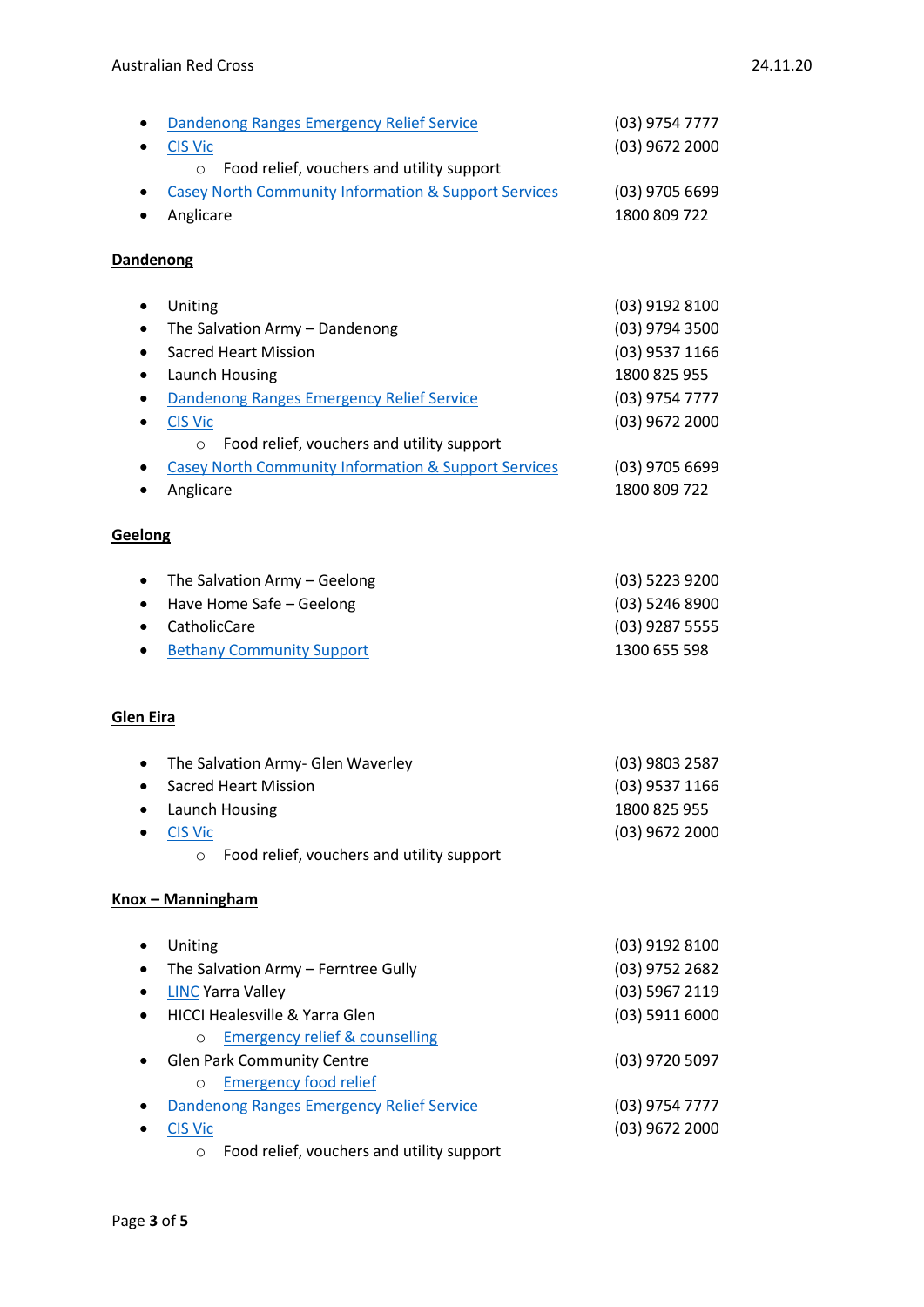### **Melbourne**

| $\bullet$          | Vincent Care Ozanam House                                       | (03) 8327 7500   |
|--------------------|-----------------------------------------------------------------|------------------|
|                    | Housing support<br>$\circ$                                      |                  |
| ٠                  | The Salvation Army - CBD                                        | (03) 9653 3299   |
| ٠                  | <b>Sacred Heart Mission</b>                                     | (03) 9537 1166   |
| ٠                  | Launch Housing                                                  | 1800 825 955     |
|                    | <b>CIS Vic</b>                                                  | (03) 9672 2000   |
|                    | Food relief, vouchers and utility support<br>$\circ$            |                  |
|                    | CatholicCare                                                    | (03) 9287 5555   |
| ٠                  | <b>Australian Multicultural Community Services</b>              | (03) 9689 9170   |
|                    | Anglicare                                                       | 1800 809 722     |
| <b>Monash</b>      |                                                                 |                  |
| ٠                  | Uniting                                                         | (03) 9192 8100   |
| ٠                  | The Salvation Army - Dandenong                                  | (03) 9794 3500   |
| $\bullet$          | <b>Sacred Heart Mission</b>                                     | (03) 9537 1166   |
| ٠                  | Launch Housing                                                  | 1800 825 955     |
| ٠                  | Dandenong Ranges Emergency Relief Service                       | (03) 9754 7777   |
|                    | <b>CIS Vic</b>                                                  | (03) 9672 2000   |
|                    | Food relief, vouchers and utility support<br>$\circ$            |                  |
|                    | <b>Casey North Community Information &amp; Support Services</b> | $(03)$ 9705 6699 |
|                    | Anglicare                                                       | 1800 809 722     |
| <b>Port Philip</b> |                                                                 |                  |
|                    | <b>Vincent Care</b>                                             | (03) 9611 9200   |
| ٠                  | Uniting                                                         | (03) 9192 8100   |
|                    | The Salvation Army - St Kilda                                   | (03) 9536 7777   |
| $\bullet$          | <b>Sacred Heart Mission</b>                                     | (03) 9537 1166   |
|                    | Launch Housing                                                  | 1800 825 955     |
|                    | <b>CIS Vic</b>                                                  | (03) 9672 2000   |
|                    | Food relief, vouchers and utility support<br>$\circ$            |                  |
|                    | CatholicCare                                                    | (03) 9287 5555   |
|                    | <b>Australian Multicultural Community Services</b>              | (03) 9689 9170   |
|                    | Anglicare                                                       | 1800 809 722     |
| <b>Stonnington</b> |                                                                 |                  |
|                    | <b>Vincent Care</b>                                             | (03) 9611 9200   |
|                    | Uniting                                                         | (03) 9192 8100   |
|                    | The Salvation Army - St Kilda                                   | (03) 9536 7777   |
|                    | <b>Sacred Heart Mission</b>                                     | (03) 9537 1166   |
|                    |                                                                 | 1800 825 955     |
|                    | Launch Housing                                                  |                  |
|                    | <b>CIS Vic</b>                                                  | (03) 9672 2000   |